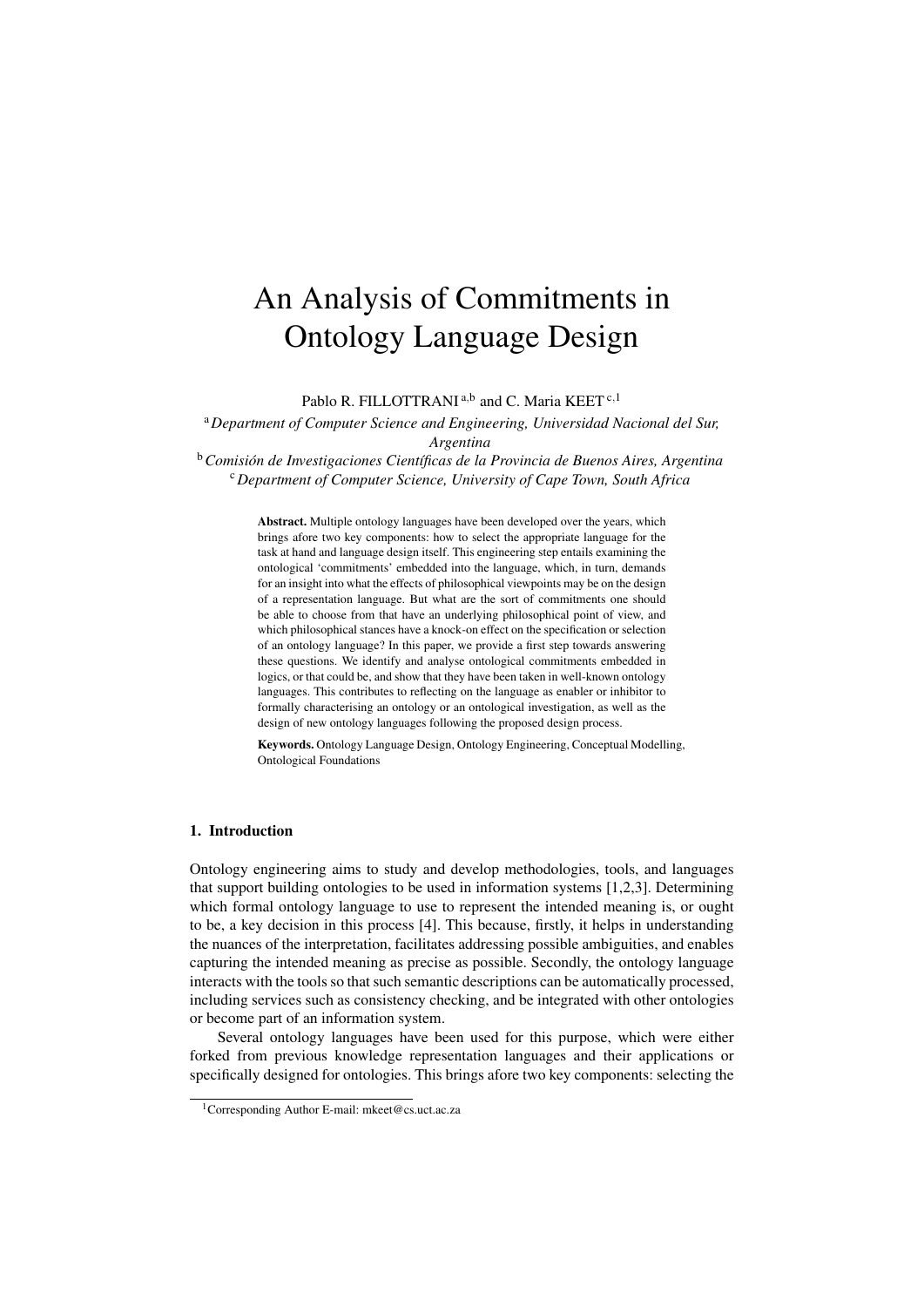appropriate language for the task at hand and language design itself. Making the right decision for language design or its use requires gathering information, specifying requirements, identifying alternative solutions, and weighting pros and cons. This entails one has to examine the 'commitments' each language has embedded in it, so as to make it clear what the choices for existing languages are and to eventually justify a possible need for designing a new ontology language. Examples of philosophical commitments are whether the language should have a separate type of element for attributes (e.g., alike the OWL data properties), whether parthood should be a primitive, and whether the world is crisp or inherently vague. Such choices in the design of an ontology language, or which have been made for the modeller already, are fundamental in the way the language enables or obstructs representing reality. Ignorance of limitations assures that no change towards proper correction is possible. Two common examples that have been investigated and shown to affect modelling ability and precision are the improved understanding by the modeller with look-here vs. look-across syntax notation for n-ary relationships [5] and the increased use and disambiguation of part-whole relations when it is a primitive in the language [6].

This raises the question: *what are the sort of commitments one should be able to choose from in language design or selection, which have an underlying philosophical point of view?* And, taking a step back: *which philosophical stances have a knock-on effect on the specification or selection of an ontology language?* In this paper, we provide an initial step towards answering these questions. We identify and analyse ontological commitments embedded in logics, or that could be, and show that they have been taken in well-known ontology languages. They include, among others, crisp vs. vague, 3- or 4-dimensionalist, the 'fundamental furniture' (basic building blocks, also called "epistemological primitives" [7]) and typical possible refinements, and a logic's interaction with natural language. To position this in an overall engineering process and take a step to make it actionable for ontologists, we framed it in a process of language design and devised a requirements catalogue aimed to help identify or select commitments for a language. We hope that this will provide the ontology engineer with better means to decide the language to represent an ontology, design a new one, or at least be aware of the commitments they have selected.

We start by describing the steps in the process of language design in Section 2, in order to acknowledge the different stages that are involved, since they also interact and affect each other. Then in Section 3, we identify the choices that are made and analyse their consequences. In Section 4 we assess several key ontology languages in view of these commitments, and present a use case of the the application of the design process for a new ontology language. Finally, we present some conclusions in Section 5.

# 2. Language Design for Ontologies

The design of a logic (representation language) to develop ontologies or to formally characterise the ontological nature of the topic under investigation may be seen as an engineering task, just like the development of an artefact. That is, a process with several steps from start to finish, such as requirements engineering and testing. For instance, requirements may be that the logic has to be decidable in subsumption reasoning, that it needs to have *n*-ary relationships (with  $n \geq 2$ ), and that it must have support for modularity;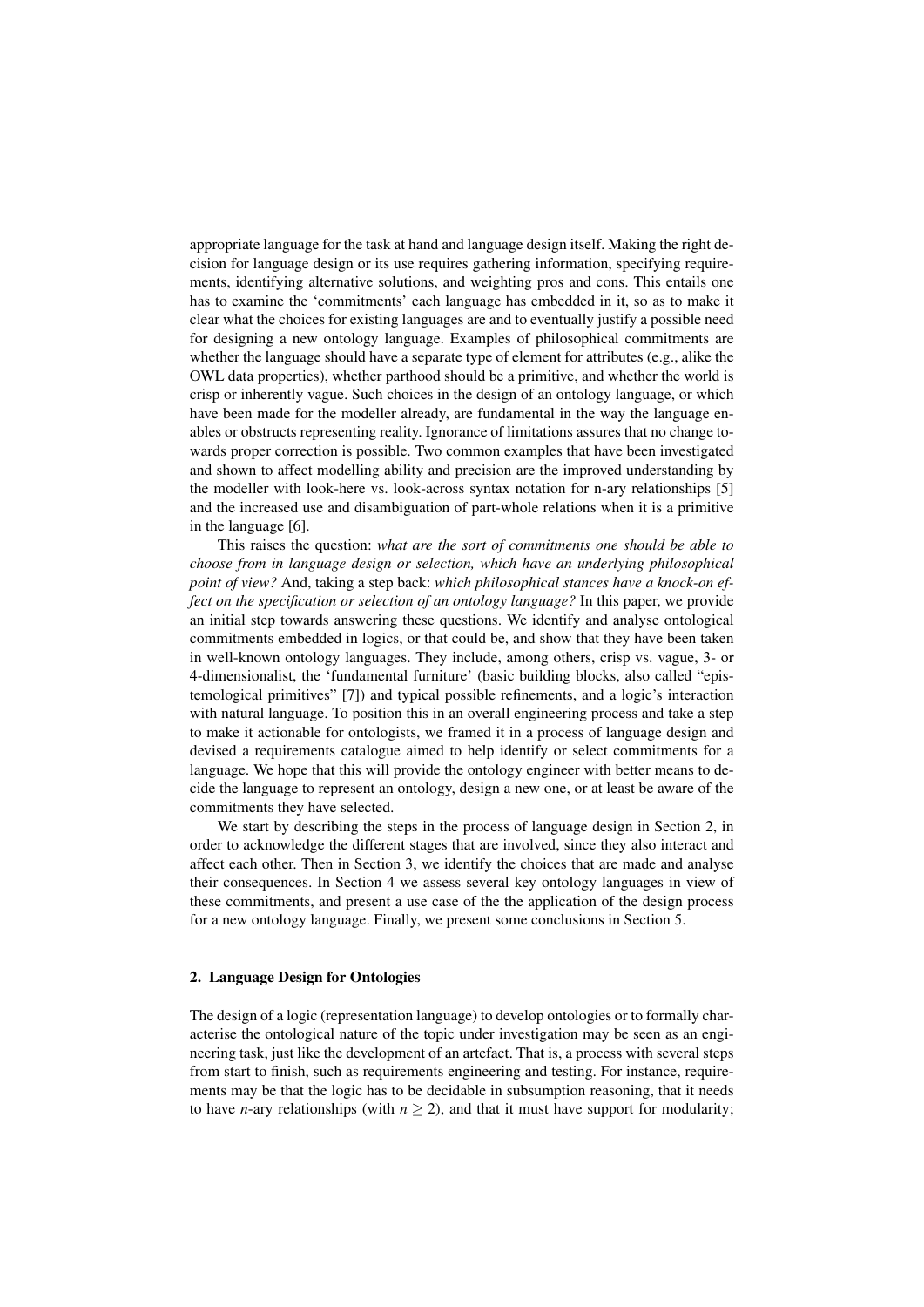

Figure 1. Development steps for the creation of a logic for ontologies, where the focus of this paper is highlighted in bold and shaded (green); the two dashed stages are optional, depending on what has been specified as scope in step 1.

see, e.g., the set of requirements and goals for OWL [8] and the use cases and feature set of DOL [9]. To the best of our knowledge, there is no existing methodology to design a logic. A design pipeline does exist for domain-specific languages (DSLs), notably as outlined by Frank [10], and there are a few works that focus on one aspect of the process, such as the requirements engineering step [11], or that propose guidelines tailored to one class of modelling language specifically (e.g., DSLs [12]). For the purpose of designing a logic for ontologies in particular, we modified Frank's "macro-process" (an iterative waterfall) for DSLs in the way as shown in Fig. 1, with the specific changes being a modified requirements step (mainly also including reasoning), addition of "3. Ontological Analysis", having made steps 5 and 6 optional, and including CNLs as optional syntactic sugar cf. only diagrammatic notations. Acknowledging that in practice the final version of the language typically is not obtained in a single sequential pass through these steps, we added the possibility of backtracking between each step and the previous one, and between Step 7 and Step 4. The highlighted Step 3 is the focus of this paper, which we shall turn to after illustrating briefly how each step applies to ontology language design.

For step 1, the *scope* is ontology languages (rather than, say, DSLs, Business Process Modeling languages etc.), whereas the *goals* and *purpose* may already vary for the case at hand. An example of a scope specification can be found in the DOL standard [9]. A typical goal for ontologies may be to have the necessary constructs to be able to represent that what needs to be formalised as precise as possible in order to match the intended models as closely as possible with the models that the theory admits, to assist with developing 'good' ontologies [13]. In most ontology research (cf. their applications in industry), economics does not play a role, whereas a long-term perspective is assumed.

For step 2, Frank refers to a "requirements catalogue" to consult and choose one's requirements from [10], which does not exist for ontology languages. Perhaps a 'modelling features on offer' list, alike in the appendix of the Description Logics handbook [14], could be seen as contributing toward a catalogue, but a features-on-offer list is distinct from a broad requirements list. Broader requirements for a logic may encompass not just the modelling features (e.g., qualified cardinality, transitivity, etc.), but also concern the language as a whole, such as must be usable in a multilingual setting, and its context, such as must be able to work with ontology modules; examples of sets of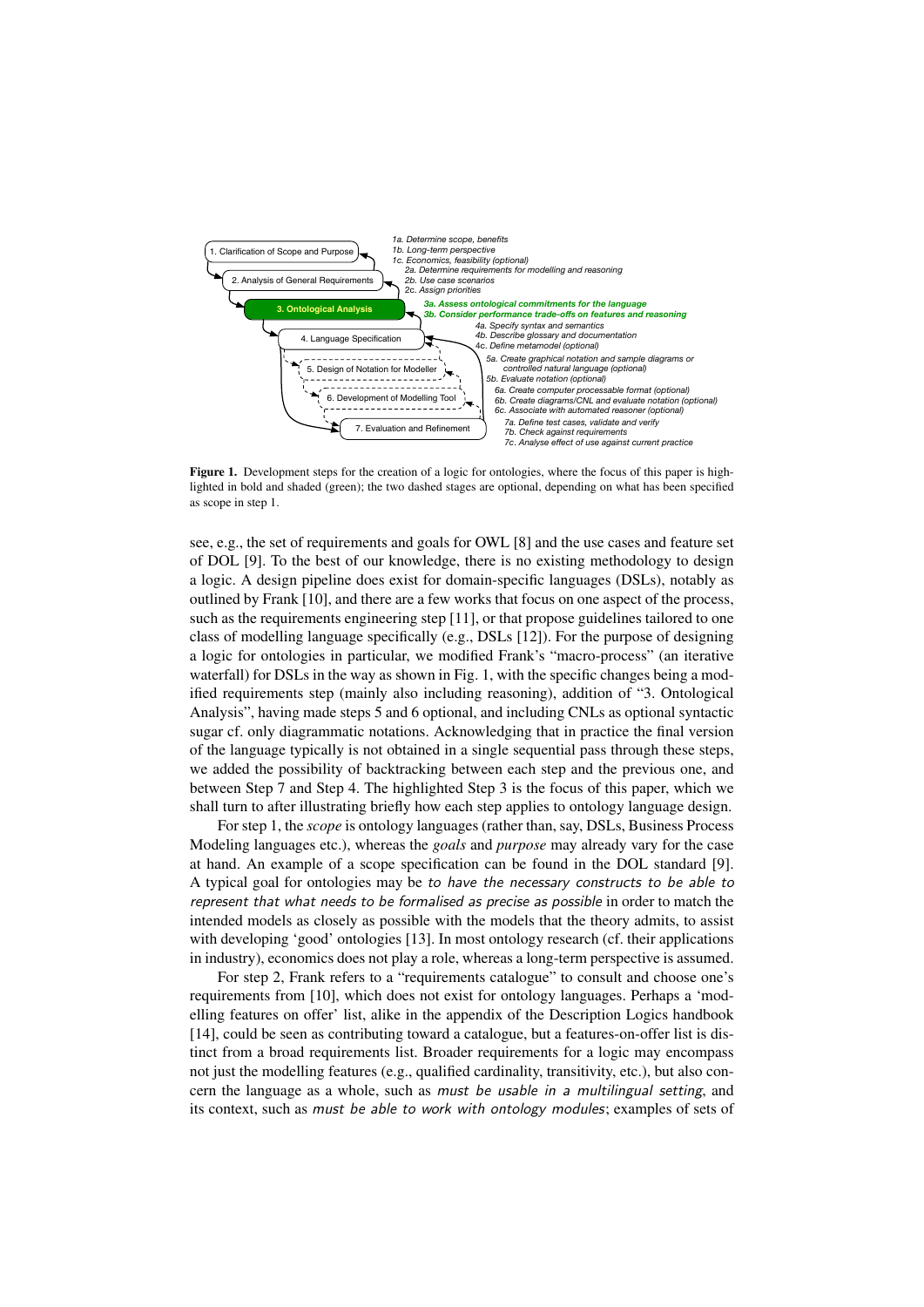requirements are those for OWL [8] and CL [15, section 5]. The requirements for automated reasoning are, typically, inconsistency checking, subsumption reasoning, instance checking, and querying the ontology and data in ontology-based data access. It may be that one reasoning service is deemed more important than the others, hence, priorities can be, or have been, assigned (item 2c) implicitly or explicitly. This is the case with the OWL family: for the OWL profiles [16], querying instances was deemed much more important for the OWL 2 QL developers, and size trumped inconsistency checking for the OWL 2 EL developers. A few trade-off tables are also available, such as for logics for conceptual models [17] and for representing various fragments of the KGEMT mereotopology in multiple logics [18]. There are few explicit use cases designed to inform ontology language development beyond the toy examples for a particular features (e.g., 'need to be able to model narcissist' to motivate reflexive object properties [19]), with the exception of the 12 use cases for DOL [9].

Step 3 may seem closely related to both requirements and language design, so why then a separate step? It turns out that the jump from requirements to language design leaves implicit many decisions of an ontological nature, where meeting a requirement entails committing to one philosophical stance or another. This may have to be deliberated first, or else at least be a conscious decision to document. For instance, if there is a requirement track the entities through time, then does that mean 3D objects+time or 4D objects, and if the former, does that have to come with discrete or dense time, and with linear time or trees, or if the requirement states with attributes, then does that mean attributions with a universalist stance or one with tropes, and as separate element in the language to support the representation of either, or not? More generally, this raises the question *what is the ontological analysis to conduct, to the extent that it will have a bearing on the logic?* We shall delve into answering this question in the next section.

The language specification step (no. 4) is comparatively well-known, with Description Logics probably the most popular by number of papers, and OWL by number of ontologies represented in that language. Most of these logics do not have a glossary, documentation (beyond the scientific paper), or a metamodel. Regarding the latter, this is likely thanks to the formal semantics (which is different for DSLs), although the UML diagrams in the OWL standard [20] amount to a metamodel. The DOL and CL standards do include a "terms and definitions" section, functioning as a glossary [9,15].

Steps 5 and 6 in the pipeline are optional, since an ontology language may well be a fully paper-based logic without any syntactic sugar or tooling support. Some logics for ontologies do have such interfaces and tools. For instance, there are multiple controlled natural language (CNL) interfaces to several OWL fragments, as well as graphical renderers, and a relatively comprehensive tooling infrastructure for manipulating and reasoning over OWL files. There are a few tools for Common Logic [15] and OBO [21].

The last step in the process is to evaluate the artefact, being the logic for representing the ontology: does it meet the requirements? Does it solve the problems described in the use cases? Does it adhere to the priorities? The answers probably will not be a threefold "yes", but with a systematic procedure in place, it should at least have become clear where concessions have been made, how, and why, which at least contributes to an understanding of why that logic (ontology language) is the way it is.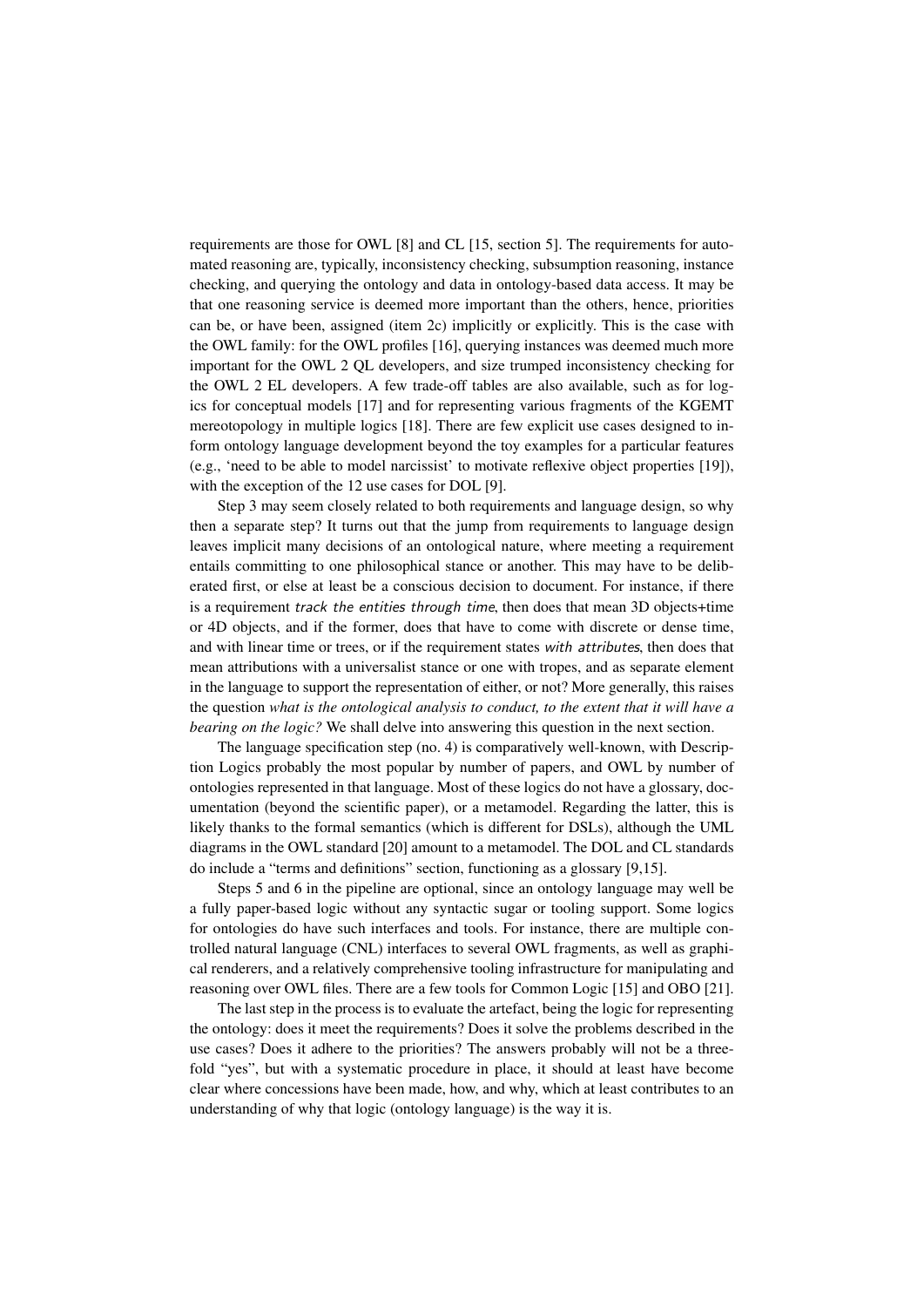## 3. Design choices for ontology languages

We will now zoom in on Step 3 of the design process (recall Fig. 1).

Assess ontological commitments for the language (Step 3a of the process) While the seminal paper on ontology-driven information systems [13] did note *ontological commitment* as "intensional interpretation" in addition to the standard extensional one in a model-theoretic semantics, it did not consider the affordances and features of the logic. The latter entails two components: 1) the ability to represent the conceptualisation more or less precisely with more or less constraints<sup>2</sup>, and 2) whether the representation language contributes to support, or even shape, the conceptualisation and one's ontological analysis for the ontology, or embeds certain philosophical assumptions and positions. Regarding the latter, we identified four key decision points that each have multiple subquestions and decisions each, which may not yet be exhaustive, but it is the first and most comprehensive collection to date for this approach. They are drawn from related work and our own, and are elaborated on afterward.

- 1. What belongs to the 'fundamental furniture of the universe', or: what are the 'epistemological primitives'? From a logic viewpoint: what are the building blocks in the logic? This includes answering questions such as:
	- (a) Does the world have an abundance of 3-dimensional objects (with an optional time dimension), or are there 4-dimensional space-time worms and thus a language catering for that? Related to that: is the world made up of processes, actions, etc. that static entities participate in or are there static entities that may, or may not, participate in this dynamism?
	- (b) Do two or more elements relate directly, or through the roles they play in the relation?
	- (c) Related to, or perhaps underlying, the former two items: is there a prioritisation among the primitives, some being more or less relevant, and does that affect the notion of 'fundamental'?
- 2. Should one refine the kinds of general elements (from item 1) and promote them to have their own representation element in the logic, to possibly result in a different (better) ontology? For instance,
	- (a) Refining Relationship with an pre-defined element for parthood;
	- (b) Refining Class (or concept or universal) with, e.g., stereotypes or a manysorted logic to indicate ontological distinctions between the kind of entities, such as between a rigid and non-rigid entities, or between sortals, quasitypes, and attributions etc;
	- (c) Setting the arity of the relationship (or *n*-ary predicate with  $n \ge 2$ ): if only binary relationships are allowed, then the modeller may assume there are only binary relations in the world, reifications of *n*-aries vs the existence of *n*-aries ( $n \geq 2$ ) proper, and fixed arities vs. relationships with variable arity;
- 3. Should the logic be intertwined with natural language, or is natural language a layer 'on top of' the logic and thus separable from (and perhaps even independent of) the core knowledge or ontology? Related to this: What must be named?

<sup>&</sup>lt;sup>2</sup>this is different from subject domain coverage; to be able to represent, say, "has part =2 legs" vs only "has part ≥ 1 legs" concerns *precision*, whereas omitting information about the legs concerns *coverage*.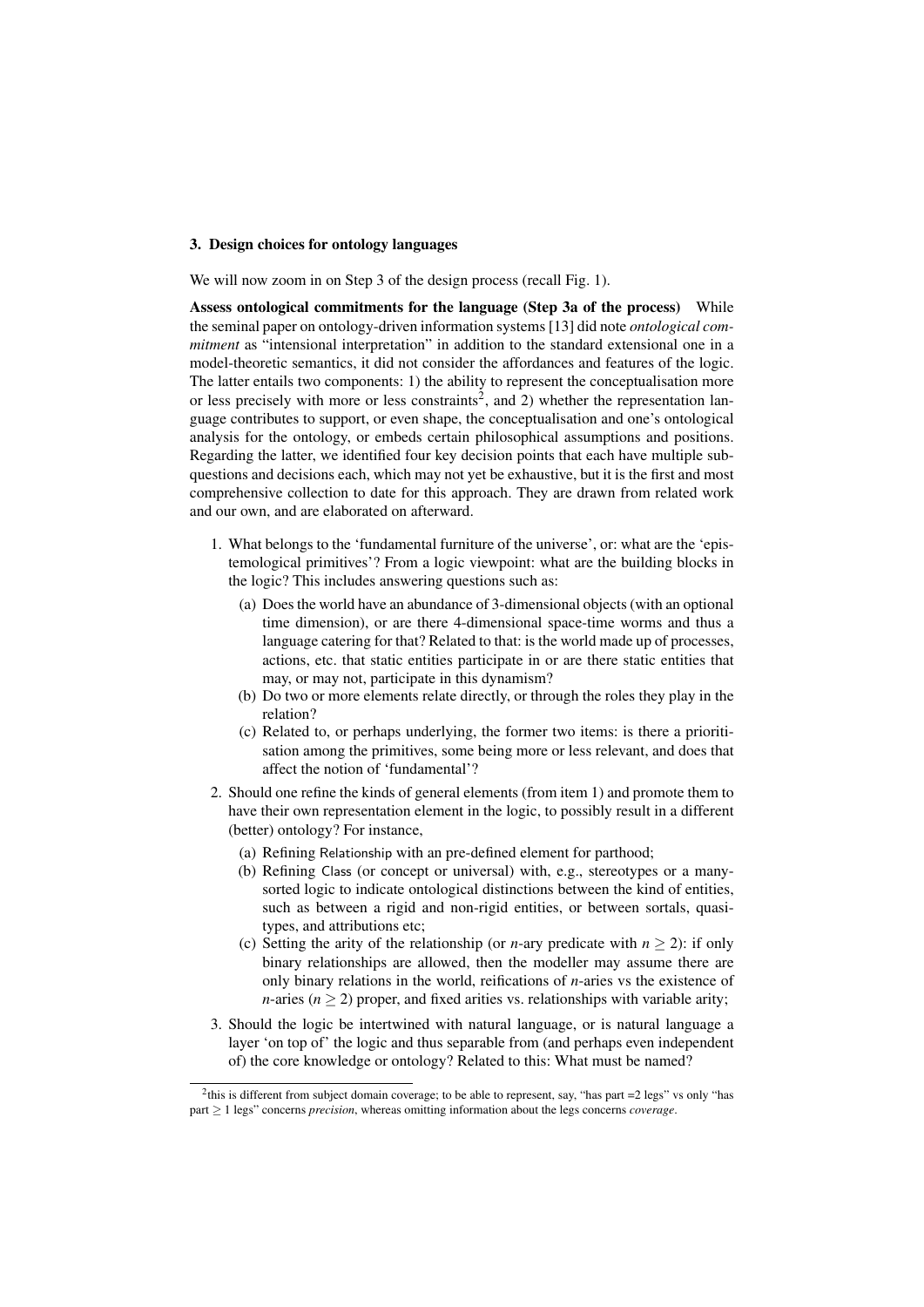4. Is the world crisp in the sense of something either being true or false, or may an entity be something to a degree and the world is thus inherently vague?

There is scant research on the effects of choosing one option over the other, with one notable observation in the related area of conceptual modelling: binaries vs. *n*-aries (Item 2c) and just plain relationship vs. also with aggregation (roughly parthood, Item 2a) do indeed make a difference at least for UML vs ER and ORM: UML class diagrams have significantly more aggregation associations than ER and ORM diagrams have, yet fewer *n*-aries [6]. The former is attributed to it being a separate element and the latter at least partially because there are obstructions to draw *n*-aries and to understand them due to its graphical notation [5], compared to ER and ORM that use the same notation for both binaries and *n*-aries and have no primitive for parthood. Parthood also features prominently in ontologies represented in the OBO format, where it was a primitive [22], whereas noting that absence of such a primitive in OWL might be an explanation for the well-known is-a/part-of confusion by novice ontologists. There is a 25-year old proposal to include parthood as a primitive in DLs [23], but this has never been pursued further. The lack of *n*-ary relationships—i.e., where  $n \ge 2$  rather than just  $n = 2$ —in OWL has been a long-standing complaint, since it is possible to have them in DLs, notably the *DLR* [24] and *CFD* [25] families, whilst modellers are facing workarounds with ontology design patterns to approximate it by means of a reification with partial constraints. The *n*-aries problems do not exist in full FOL or HOL, but they do not have a primitive for parthood, since there there are just *n*-ary predicates ( $n \ge 1$ ), not predicates + parthood, in the definition of the language. Surely, one can define a 'FOL with parthood', but that is different from the regular definition of full first-order predicate logic.

We will elaborate on the remainder of the items in the following paragraphs.

*On the fundamental furniture of the universe (Item 1)* Practically: what are the building blocks in the logic? More principled with respect to ontology, this includes assessing:

- Are there just predicates with  $n \geq 1$ , or are there entity types that are (necessarily) related by means of *n*-ary relationships (with  $n \ge 2$ ), where that distinction between unaries and *n*-aries is ontologically meaningful?
- Are the roles that objects play in relation(ship) fundamental components, and therewith that a relationship does not have a directionality, no inverses, and is so-called *positionalist* (cf *standard view*)? (rewording of Item 1b)
- Within the predominant 3D scope: are stuffs distinct from objects, are they types of objects, or do they not exist?

Let us discuss Item 1b first, since different decisions have been taken. As illustration, assume there is some binary relationship called teach that holds between Professor and Course. In the "standard view" [26], there would be at least one predicate, teaches (or taught by), in which Professor and Course participate *in that specific order* (or in the reverse, respectively). The 'there are roles too'-option ("positionalism" [26]) would argue that Professor plays a role, say, [lecturer], in the relationship teach and Course plays the role [subject] in the relationship teach. The relationship has no 'direction', as the standard view has, and the roles thus do not have an ordering, since the participation is clear from the assignment of the object to a role in the relationship. Objects always play a role in the relations they participate in, and inherently so; hence, *role* will have to be an element in the language. Besides the philosophical arguments, positionalism is also deemed better for natural language interaction and expressing more types of constraints than with stan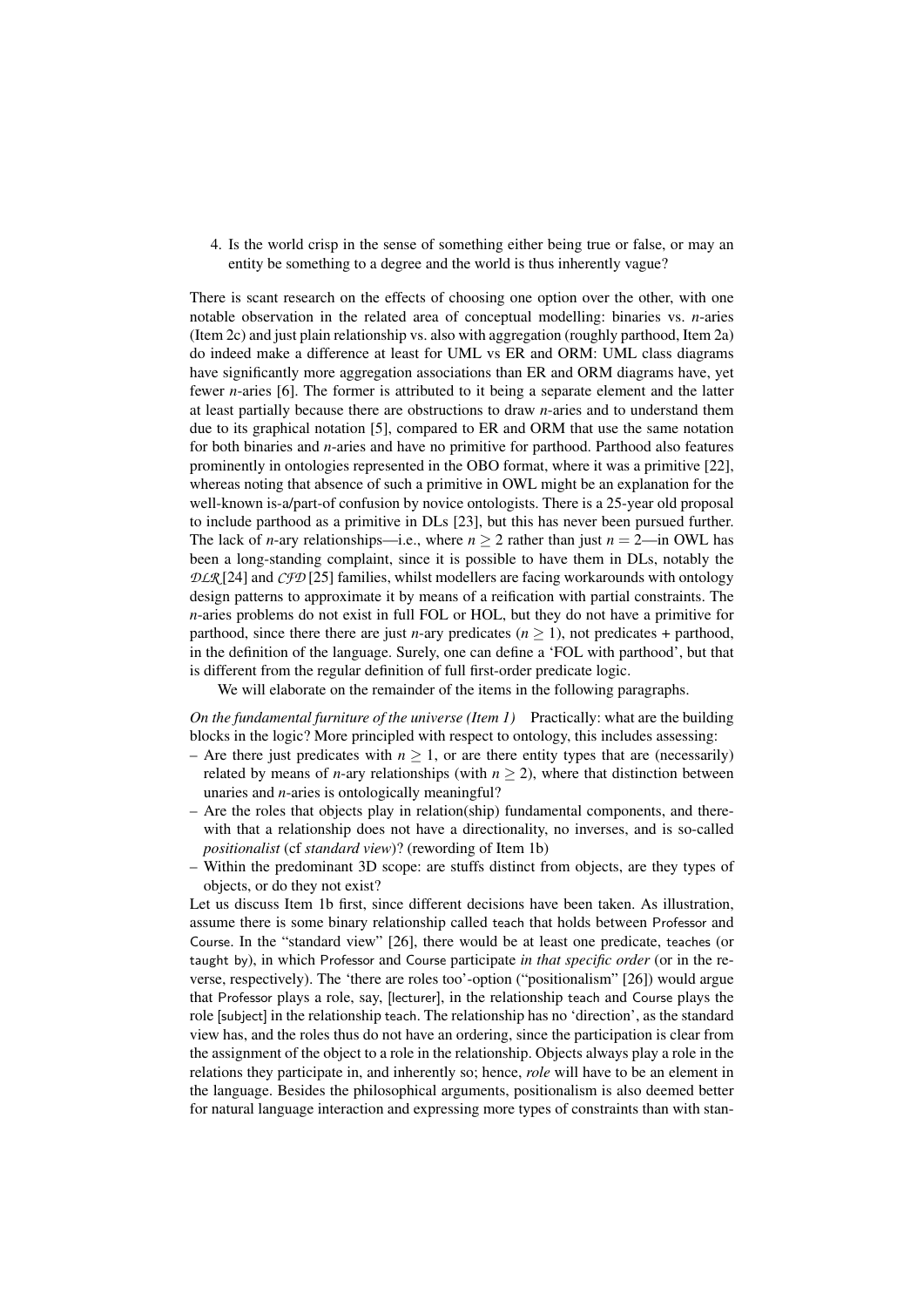dard view relationships [26,27,28,29], therewith contributing to more precise representations of the universe of discourse. Most DLs, OWL, FOL, and HOL adhere to a standard view commitment, whereas the main conceptual data modelling languages (EER, UML, and ORM) and the *DLR* family of DLs is positionalist (having so-called DL role components). There is also an anti-positionalist stance, which is argued to be even better than positionalist [26,29] and a language specific for the anti-positionalist commitment is proposed in [30].

Stuffs are generally assumed to be distinct from countable objects (third item, above), yet there is no uniform approach to deal with it because it is not agreed upon how distinct they are. Are they different categories of things, or are they both universals or particulars, or is a stuff (or its particular amount of matter) just another type of endurant, or is each amount of matter an object? The answer may affect the ontology language. For instance, Donnelly and Bittner use a many-sorted logic for the portions to distinguish it from objects with parts [31], stereotyping in UML [32] or formalising it in a HOL [33], or merely a subclass of endurant [34] and therewith thus would not merit a separate element in the logic. Currently, most logics do not make that distinction.

*3D vs. 4D (Item 1a)* 3-dimensionalism assumes there are objects in space where the objects are wholly present at each point in time (i.e., do not have temporal parts) and statements are true at the 'present', whilst being ignorant of the object in the past and future. Time can be added as an orthogonal dimension, as in, e.g.,  $DLR_{q15}$  [35], for which there are further choices, notably linear vs trees and dense vs discrete time. 4 dimensionalism, sometimes also called 'fluents', assumes entities exist in four dimensions, being in spacetime, entities unfold in time, and thus do have temporal parts, and statements can be about not only the present, but also the past and future; examples for ontologies and ontology-driven modelling include [36,37]. What does this mean for representing knowledge? Let us take as example a holding or supra-organisation [37], such as Alphabet and Nestlé: these companies exist for some time and keep their identity all the while they acquire and sell other (subsidiary) companies. In a 3D-only representation where there is only an atemporal 'current' snapshot, one would have a record of which companies they own now, but not whether they are the same ones as last year.

The predominant choice made by developers of popular ontology languages is 3D objects with optional temporal extensions. We could not find any scientific evidence that demonstrates explain why this is the case. From a computational viewpoint, the temporal extension is expensive, hence, is prohibitive for designing scalable systems.

*Refining the core elements or not (Item 2)* Principled ideas for refining the unaries (concepts, classes, universals) avail of notions such as rigidity that then leads to types of unaries [38], such as "type" for the kind of objects that supply an identity criterion (e.g., Person) and "role" that an object plays (e.g., Professor), as examples for Item 2b. Like aforementioned stuff, they could be defined in a HOL, or used in declaring a manysorted logic, be it based on such metaproperties or, say, by taking the main entities from a foundational ontology.

Another possible refinement of core elements may be the aforementioned parthood relation (Item 2a), and one could do likewise with other common relations, such as participation, causation, and constitution. A refinement of binary relationship is *attribute* (OWL data property), which holds between a class and a data type. It is debatable whether attributes with their data types belong in an ontology language. For in-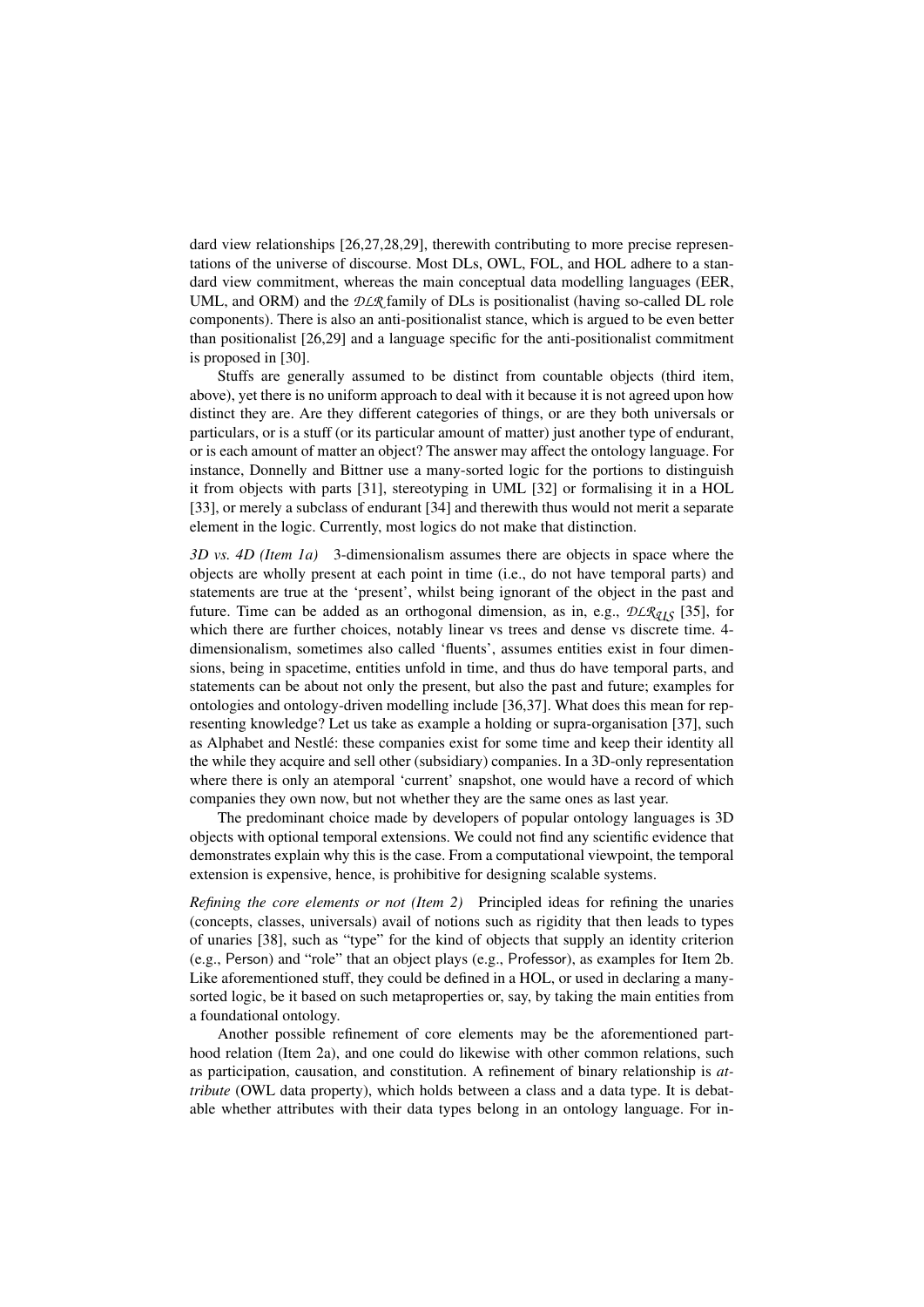stance, KL-ONE is clear in stating that they are *not* among the "epistemological primitives" for they have "no semantically justifiable place in the epistemology" and therefore do not belong in the logic [7]. Common Logic does not have attributes either, but one can specify its inclusion through an extension [15]. Similarly, it is absent from most DLs, yet it made it into the OWL specification [20]. There are indeed no data types, hence, no attributes, in a world without humans having conceived of the construct. Whether an ontology and its language are permitted to contain 'unnatural' things is debatable. One also may argue that an attribution or quality such as length means the same thing regardless whether it is used for the length of, say, a Sofa or a Table and thus would be one thing, so rather than to split up into two or more types of attributes, alike  $length S \mapsto SoftS$   $\forall$   $Integer$ ,  $length T \mapsto Table \times F$ loat, and  $length T' \mapsto Table \times Int$ , it should be one datatype-independent property; hence, an argument from ontological parsimony vs abundance is also possible.

Another refinement is implication—assuming implication is a core notion. In FOL and HOL, there is only implication, but it has been argued that not all implications are the same. In particular, there is the notion of *inheritance* for classes/concepts/universals (unaries) and *subsetting* and *subtyping* for relationships (*n*-aries, with  $n \ge 2$ ). For instance, while the DL axiom Cat  $\sqsubseteq$  Animal gets translated into FOL as  $\forall x$ (Cat(x)  $\rightarrow$ Animal(x)), the former has the embedded notion of *property inheritance along the taxonomy* where the properties of Animal are inherited by Cat. Logics with a syntactic sugar communicates this differently to modellers and domain experts yet again. For, instance, the aforementioned is verbalised as 'Each Cat is an Animal', whereas, say,  $\forall x (Cat(x) \rightarrow \exists y (eats(x, y) \land Mouse(y)))$  is not verbalised as 'Each Cat is a something that eats at least one Mouse' but as 'Each Cat eats at least one Mouse', in that there's a relationship eats between two entities, on par with each other, not the notion of subsumption or inheritance between an entity and a relation it participates in.

*Naming things (Item 3)* Naming something involves identifying it and acknowledging its relevance; conversely, the nameless may be redundant, irrelevant, or non-existent. The process of naming something involves the interaction between natural language and ontology. There are millennia-old philosophical debates on that interaction. Naming elements may come before or after determining the 'fundamental furniture', and differ by ontology language, as illustrated in Table 1; observe that none of the languages names all six types of elements. Moreover, those elements are given names, such as Prof and teaches, embedding natural language into the logic. There are alternatives to this approach. OBO uses identifiers for concept names, which each have one or more labels for the natural language name of that natural language-independent entity. This approach can be ported into the OWL world where, e.g., the Protégé tool then renders the labels in the interface. An attempt to systematically address that natural language  $\leftrightarrow$  ontology interaction has been proposed in the context of the Semantic Web, where the natural language dimension has its own extension on top of an OWL file [39], by means of a W<sub>3</sub>C community-based annotation scheme [40]. For the related conceptual modelling languages, it is worth noting that ORM diagrams commonly have *reading labels* for a fact type (relationship), where modellers hardly add names for the roles or the fact type themselves [6] (modelling tools add those automatically in the serialisation), whereas for UML Class diagrams, association end/memberEnd (i.e., role) names are expected, but not association (relationship) names, as also illustrated in the UML standard.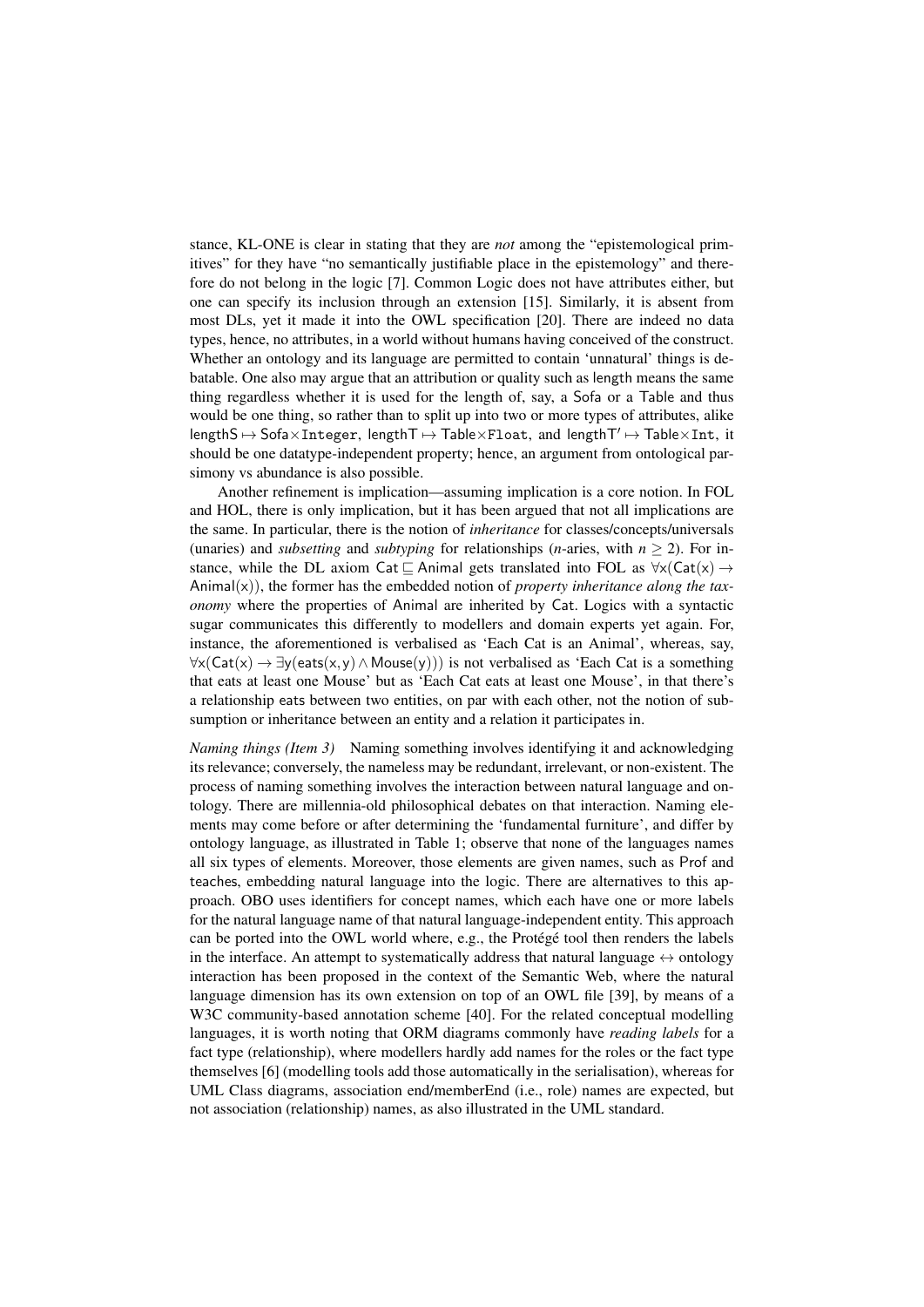| General term | <b>KL-ONE</b> | OWL.                   | FOL.      | CL.                              |
|--------------|---------------|------------------------|-----------|----------------------------------|
| Relationship | RoleSet       | <b>Object Property</b> | Predicate | Name                             |
| Role         | Link          | n/a                    | n/a       | n/a                              |
| Entity type  | Concept       | Class                  | Predicate | Name                             |
| Attribute    | n/a           | Data Property          | n/a       | n/a                              |
| Datatype     | n/a           | Datatype               | n/a       | n/a                              |
| Function     | n/a           | n/a                    | Function  | Functional term (that is a Name) |

Table 1. Terminology of some of the logics for ontologies (relevant selection).

*A crisp world or not (Item 4)* While the debate on concepts vs universals have received ample attention, they both assume a crisp world: they have clear boundaries, specified by a set of properties of the universal or concept, and where some instance is either an instance of that universal or concept, or not. There are alternatives. In cognition and learning, the notions of *prototypes* and *exemplars* are well-known [41]. Prototypes have fuzzy boundaries since some object fits a category more or less well, and some exemplars may be better or not that good: they are more or less of a member of that set. For instance, Penguin is not a prototypical bird, or not a good exemplar of it, compared to, say, Raven. Also, entity types may have a rough boundary: it is clear what is in and what is out, but membership cannot be established around the border, be it not ever or not with the knowledge or data at one's disposal; i.e., the notion of a *rough set* [42]. Further, recent years has seen widespread use of statistics, such as in machine learning and deep learning, where non-crisp models are built. It remains to be seen whether adoption of these techniques entail an underlying difference in philosophical stance or a 'disagree and commit' because of the remarkable outcomes, and how, if at all, such outcomes would be connected to ontologies. Depending on one's philosophical inclination, the logic will either have only true/false, or some way to deal with the vagueness that may be inherent [43,44]. Logics with vagueness have been investigated and some tools and applications exist, including for DLs [45].

Engineering factors (Step 3b of the design process) How do the chosen primitives of Items 1 and 2 relate to the logical symbols to obtain the intended meaning? It is also necessary to analyse the role of the logic. Logic maps explicit extensional primitive elements (facts or relations, for example) into implicit intensional elements through the available logical symbols and inference rules. This mapping raises the point of determining which logical symbols and inference rules are adequate, which have to be together with the well known trade-off between *expressivity* and *efficiency* [46]. For instance, instead of mere *n*-ary predicates with  $n \ge 1$ , as in FOL, one could design a logic with a syntax where unaries denote universals, indicated with, e.g., camel case notations in serif (e.g., a universal Meerkat) and *n*-aries with  $n \geq 2$  as relational properties denoted in the syntax with italics serif in all lowercase (e.g., *eating*), and roles in square brackets (e.g., [prey]), to enable declaring that there are eating events where meerkats are the prey of jackals, in a positionalist universe and underlying sets for semantics: ∃eating ⇒ [prey]Meerkat × [predator]Jackal. Another example is the temporal operators in a temporal logic, such as 'until'  $U$  and 'at all times'  $\Box$ : while it indeed can be reconstructed in FOL, it is deemed essential so as to merit to be explicitly available in the language. One also could add alternative symbols to distinguish that generic 'mere' implication with subsumption between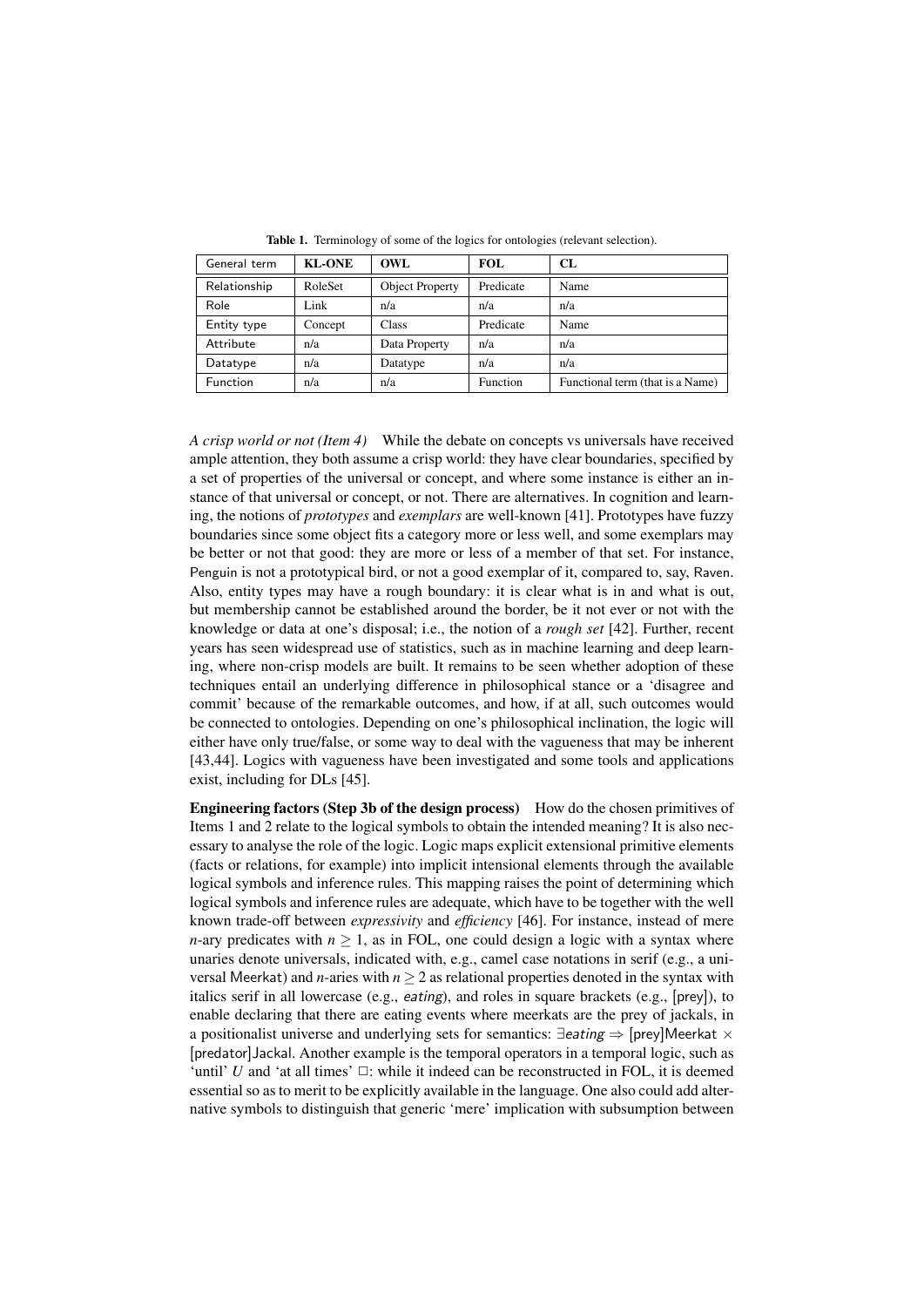unaries, as alluded to with the Cat and Mouse, example, above; e.g., using different notation alike, say, a Cat  $\Rightarrow$  Animal vs. a Cat  $\rightarrow \exists$ eats. Mouse. Such considerations forces a designer to indeed have taken a stance on Item 1c of the ontological commitments and deal with its consequences in this step b. Non-logical symbols, such as syntactic sugar, may afterwards be added but are not in the focus of the logical language; e.g., typical natural language renderings of "∃" are 'there are', 'at least one', and 'some'.

Besides ontological commitments, there may be practical considerations in designing the representation language. These are mainly concerned with automated reasoning: 1) which reasoning services are needed, 2) how scalable it has to be, if at all, and 3) whether and to what extent can one avail of existing tooling infrastructure. Examining this step is not the focus of this paper.

#### 4. Evaluation

We apply and evaluate the language design and ontological analysis step in two ways. First, we assess several key ontology languages that were, and are, used throughout the decades. Second, we step through the design process to see how it may work for a hypothetical 'FK Ontology Language', *FKOL*, that should meet our *ad hoc* requirements.

#### *4.1. Assessment of popular ontology languages*

The logics for the assessment were selected for the following reasons. OBO [21] has been widely popular with bio-ontologies since it use since 1998 for the Gene Ontology [22] and it helped popularising the use of lightweight domain ontologies especially in science. SKOS is also popular, notably for bringing thesauri and similar vocabularies into the Semantic Web [47] and for its subsequent use in bottom-up ontology development. KL-ONE is essentially the predecessor to DL and, unlike the DL documentation, did try to express its rationale for the design of the language [7]. *DLRifd* [48] is an unusual DL in that it has features that are commonly claimed as not doable and it is deemed the best fit for a logic-based reconstruction of conceptual data modelling languages such as UML Class Diagrams. OWL 2 DL [20] is included in the comparison because it has popularised ontologies in government and industry and was standardised by the W3C. Traditional FOL is included because it is a common logic foundation theoretically at least. HOL was added because it is the most expressive family of logics.

Their comparisons on ontological commitments and computational features are included in Tables 2 and 3, respectively. In Table 2, a feature is considered primitive ('yes') when there is a corresponding logical symbol in the language; it is 'possible' if there is a direct and simple reconstruction of the meaning of the feature in the language without altering the essential properties of the language (in terms of those defined in step 3). For example, subsumption is possible to be defined in terms of FOL primitives; in contrast, fuzzy extensions of OWL are possible, but they change significantly the designed properties of the language, so we deem this a 'no'. If the feature is not completely represented in the language, it is 'partial'; e.g.,  $\sqsubseteq$  in DLs does have property inheritance in the semantics for class subsumption, but there are no different symbols for properties of classes as illustrated with the Cat, Animal, and Mouse above.

FOL and HOL turned out to have the same answers in Table 2 and therefore were merged into one column; SKOS is not used for automated reasoning and therefore omit-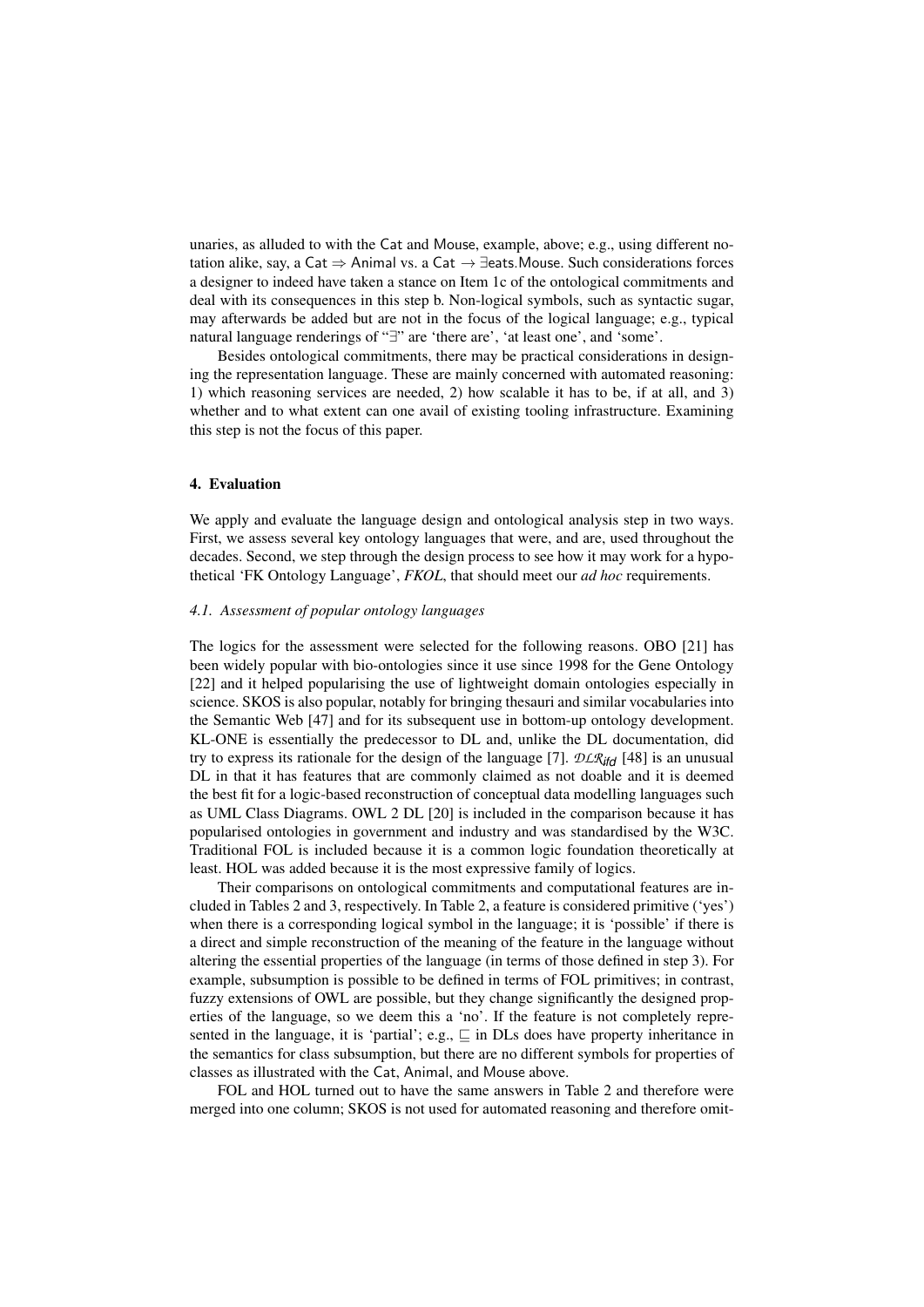| <b>Feature</b>                                               | <b>OBO</b>       | <b>SKOS</b>                 | <b>KL-ONE</b>                                                         | $\mathcal{DLR}$ ifd | <b>OWL2DL</b>       | <b>FOL/HOL</b>      |
|--------------------------------------------------------------|------------------|-----------------------------|-----------------------------------------------------------------------|---------------------|---------------------|---------------------|
| Standard view                                                | yes              | yes                         | yes, with some<br>positionalist                                       | position-<br>alist  | yes                 | yes                 |
| 3- or 4-dimensionalism                                       | 3D               | 3D                          | 3D                                                                    | 3D                  | 3D                  | 3D or 4D            |
| $NL \leftrightarrow$ logic separation                        | yes              | possible                    | no                                                                    | no                  | possible            | no                  |
| Type(s) of unaries                                           | class            | concept                     | generic, prim-<br>defined.<br>itive.<br>individual<br>and<br>concepts | concept             | class               | unary<br>predicate  |
| Concept subsumption as<br>primitive                          | yes              | $no^{\ddagger}$             | yes                                                                   | partial             | partial             | possible            |
| Parthood as primitive                                        | ${\rm yes}^*$    | possible                    | no                                                                    | no                  | no                  | no                  |
| Relationship subsetting<br>and sub-typing as primi-<br>tives | no               | subsetting<br>possi-<br>ble | yes                                                                   | subsetting          | subsetting          | no                  |
| Relationship definition                                      | no               | no                          | composition                                                           | no                  | limited<br>chains   | yes                 |
| <i>n</i> -aries (where $n > 3$ )                             | no.              | no                          | no                                                                    | yes                 | no                  | yes                 |
| Attributes with datatypes                                    | no               | partial                     | no                                                                    | yes                 | yes                 | no                  |
| Functions or procedures                                      | no               | no                          | procedures may<br>be attached                                         | no                  | no                  | functions           |
| Multi-valued (including<br>fuzzy, rough)                     | no.              | no.                         | no                                                                    | no                  | no                  | possible            |
| Semantics                                                    | graph            | none $/$<br>variable        | variable                                                              | model-<br>theoretic | model-<br>theoretic | model-<br>theoretic |
| Open World Assumption                                        | $no^{\dagger}$   | $no^{\dagger}$              | yes                                                                   | yes                 | yes                 | yes                 |
| Unique Name Assump-<br>tion                                  | yes <sup>†</sup> | yes                         | yes                                                                   | no                  | no                  | no                  |

Table 2. Selection of logics for ontologies and vocabularies and their ontological commitments and features. 3D/4D: 3/4-dimensionalism; NL: natural language

<sup>∗</sup> depends on the OBO file format version: v1.4 does not have it so as to be compatible with OWL.

 $\dagger$  not explicitly stated in the documentation to be the case, but likely given other information.

‡ there is skos:broader and skos:narrower, but they do not equate sub-/super-concept.

ted from Table 3. As can be seen from the values in the columns, there are varied ontological and computational commitments, except for a clear predominance of a 3 dimensionalist stance and crisp logics, and to some extent also Open World Assumption, parthood not as primitive, and on not scoring well on scalability; or: lacking 4 dimensionalism, uncertainty, CWA, parthood, and scalability. Why this is so is a question that an experimental philosopher may wish to investigate.

# *4.2. Designing one's preferred language*

Commencing the design process with *Step 1*, the scope is 'use case' of which the benefits are the evaluation of the applicability of the design approach to ontology language design. Then, to determine the requirements of our fictitious *FKOL* language (*Step 2*), we need to avail of a requirements catalogue. Since it did not exist, we first created a draft catalogue by combining the published requirements from OWL [8] and CL [15], added the ontology-motivated ones, and a few more that seemed possibly relevant for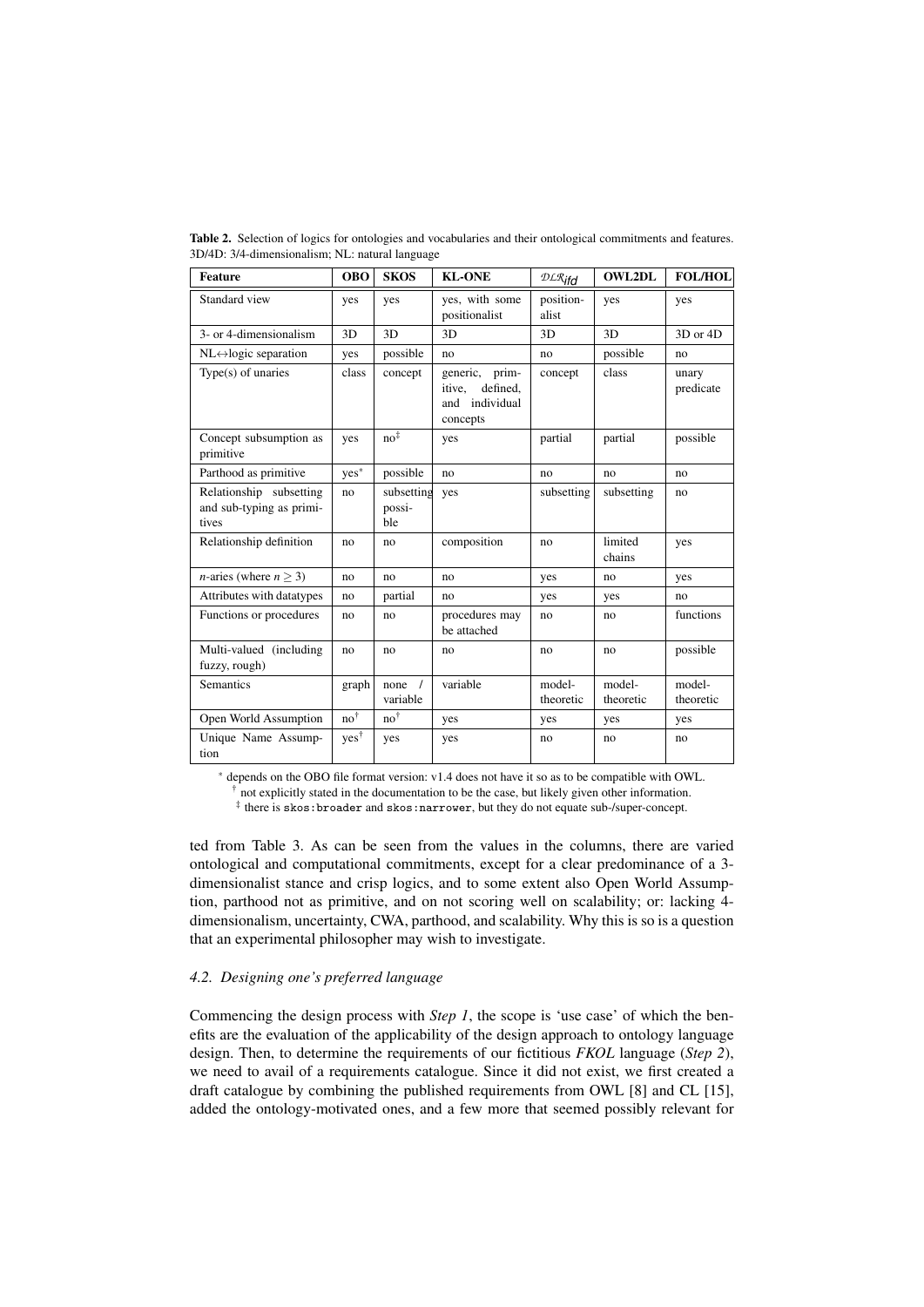| <b>Feature</b>                    | <b>OBO</b>  | <b>KL-ONE</b>  | $\mathcal{DLR}_{ifd}$       | <b>OWL2 DL</b>              | FOL.                         | HOL                           |
|-----------------------------------|-------------|----------------|-----------------------------|-----------------------------|------------------------------|-------------------------------|
| Complexity (sat.,<br>subsumtions) | $depends^*$ | undecidable    | ExpTime-<br>complete        | N2ExpTime-<br>complete      | undecidable                  | highly un-<br>decidable       |
| Scalability                       | yes         | not scalable   | $+$ scalable<br><b>TBox</b> | $+$ scalable<br><b>TBox</b> | scal-<br>not.<br>able        | scal-<br>not<br>able          |
| Serialisation                     | yes         | no current one | no                          | RDF/XML                     | yes,<br>e.g.,<br><b>CLIF</b> | yes, e.g.,<br><b>Isabelle</b> |
| Reasoner                          | no          | no current one | no                          | multiple                    | few                          | very few                      |
| Interoperability                  | yes         | no             | no                          | yes, ample                  | little                       | very little                   |
| Usable with DOL                   | no          | n/a            | no                          | yes                         | yes                          | yes                           |
| Modular ontolo-<br>gies           | no          | no             | no                          | yes                         | possible<br>with DOL         | possible<br>with DOL          |

Table 3. Selection of logics for ontologies and their computational features.

<sup>∗</sup> depends on the version and format (whether as graph or as stored in a database).

such a catalogue. This preliminary catalogue of 56 possible requirements is available online and open for comments and extensions<sup>3</sup>. After establishing the catalogue, the authors independently chose a subset of features they like most or would be most interesting to experiment with, which were then combined into a joint list. The joint list did not have conflicting requirements and is included in Fig. 2. Use case scenarios include specification of the subject domain knowledge that it has to be able to represent, such as that all canonical humans have exactly two legs as part (Case1), and crisp subsumption reasoning and classification, in that it should be able to compute that, e.g., elephants are herbivores (Case2). Due to space limitations, we assign equal priority to each selected requirement.

With respect to the ontological analysis (*Step 3*), the following. The reason for positionalism (O-5 in the requirements catalogue) is a combination of several arguments: 1) the assumption that when things relate, there is one relation in reality, not as many as humans have words for it, 2) it allows for more detailed constraints, so possibly resulting in a better ontology, and 3) it has a better link with popular conceptual data modelling languages. The reasons for parthood as primitive (O-6) are because of its pervasiveness throughout ontologies and when it is a separate primitive, like the aggregations association in UML class, it increases analysis and use and thus may improve ontology quality. Subsumption (O-6) goes hand-in-hand with the requirement for subsumption reasoning/taxonomic classification (UC-8) and that millennia-old notion. The choice for a crisp world (O-7) is based on the argument that any vagueness can be attributed to language or lack of knowledge, rather an inherent vagueness. One can, of course, easily argue differently, but these are our—i.e., the language designers'—choices for the purpose of the evaluation.

The performance trade-offs (*Step 3b*) for *FKOL* will not be good. If we take parthood to mean including the axioms of Ground Mereology, reasoning over a partonomy would be undecidable due to antisymmetry of parthood, so let us ignore antisymmetry. Then the complexity trade-offs depend largely on the list of constraints in E-2, which are fairly straight-forward and can be obtained with languages that are, at most, ExpTimecomplete and probably less, since, say, *ALCQI* is ExpTime-complete. The other require-

<sup>3</sup>https://keet.wordpress.com/2020/04/10/a-draft-requirements-catalogue-forontology-languages/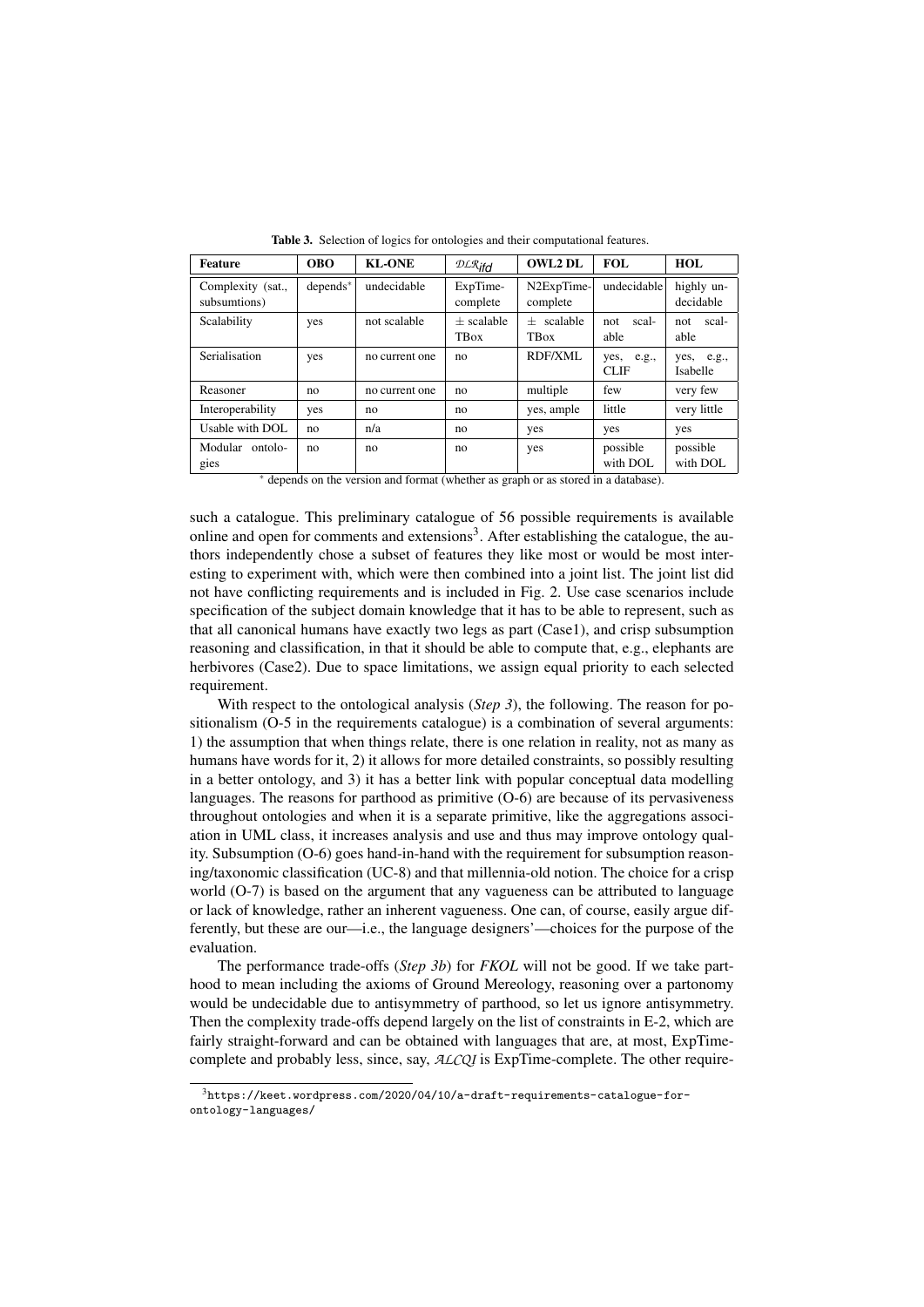



ments can be met without making the language less well-behaved computationally, but it is actually incomplete, still. Notably, it does not say which semantics should be chosen in F-9 and which existing standards in I-3, but let us assume a model-theoretic semantics and Unicode for now.

Since, to the best of our knowledge, there is no ontology language that meets all these requirements, one would have to proceed to *Step 4*: specifying the syntax and semantics, a glossary, and, optionally, a metamodel. We will not pursue this here, since that easily can take up the space of a paper and the focus is on the process of language design and the ontological analysis for certain choices.

The process finalises with the evaluation of the language defined against the set of requirements (Fig. 2) and devising test cases. The test cases should match with the use case scenarios specified in *Step 2b*. Case1 could be tested by examining whether one can represent exactly that: with parthood as  $\preceq$ , then, say, Human  $\preceq_{=2}$  Leg in some made-up DL-like syntax, which the language would allow if it meets requirements E-1 (classes), E-2 (for domain and range declaration), and O-6 (parthood). Case2 tests are more elaborate to realise, testing whether requirements E-1 (classes and relationships), E-2 (to declare properties needed for classification), UC-8 (classification) and O-6 (subsumption) have been implemented.

What this use case evaluation has shown is that it is feasible to step through the process of language design, including ontological analysis. It also illustrates that more research and method development could assist this process further, such as possible dependencies between requirements, and how to systematically match use cases to requirements and to test cases.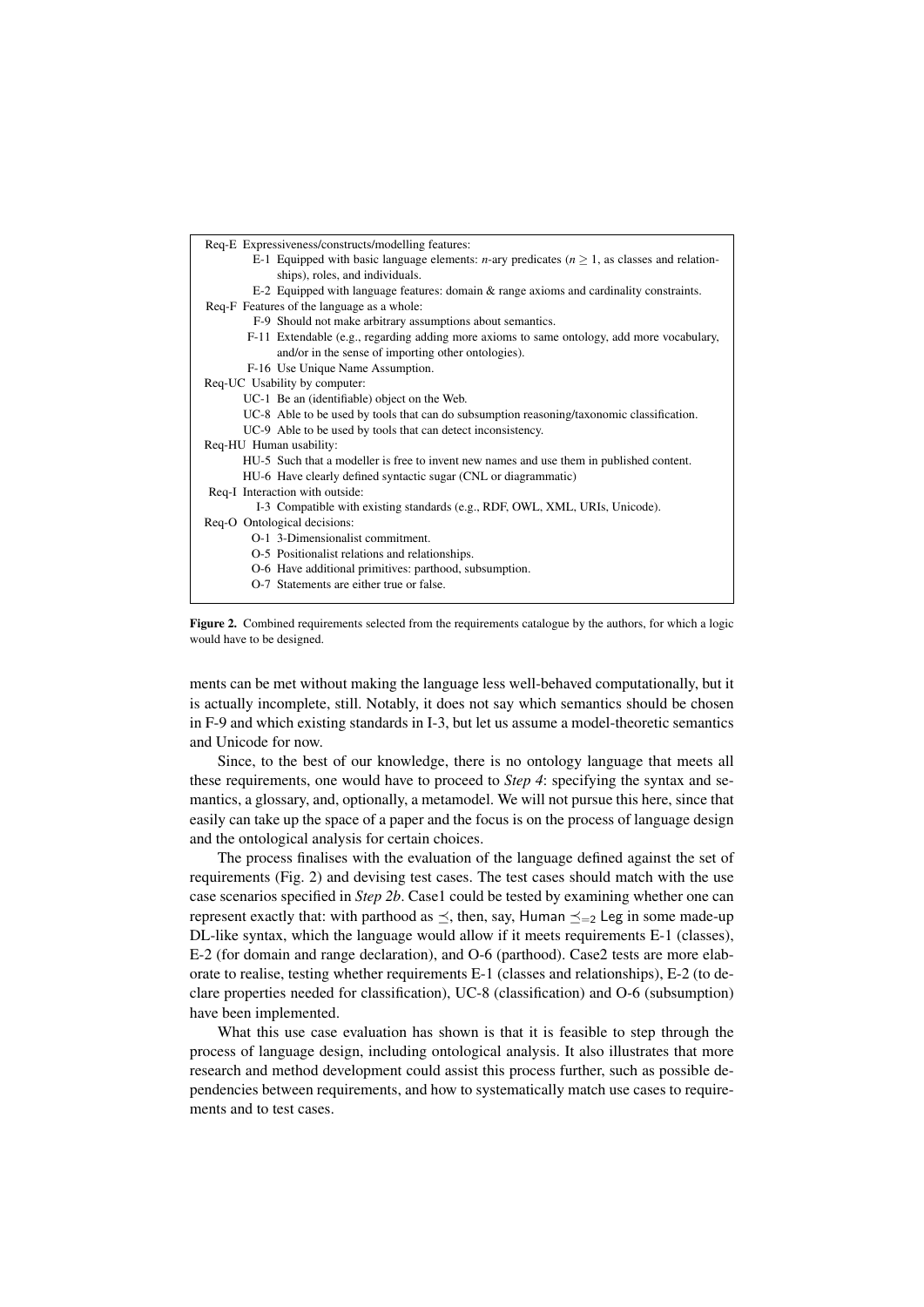## 5. Conclusions

We have outlined an engineering approach to the design of an ontology language, with a particular emphasis on the ontological commitments that hitherto were typically brushed over in the language design stage. It has put more and less common topics and debates in ontology in a different context for a new way of using them: before the actual investigation and representation of a universe of discourse. These results presented may contribute to reflecting on the language as enabler or inhibitor to formally characterising an ontology or an ontological investigation, and spur research into the effects of the representation language on what is eventually represented in the ontology.

#### References

- [1] Kendall EF, McGuinness DL. Ontology Engineering. Synthesis Lectures on the Semantic Web: Theory and Technology. Morgan & Claypool Publishers; 2019.
- [2] Gal A. Ontology Engineering. In: Liu L, Özsu MT, editors. Encyclopedia of Database Systems, Second Edition. Springer; 2018. .
- [3] Keet CM. An Introduction to Ontolgy Engineering. vol. 20. College Publications; 2018.
- [4] Tudorache T. Ontology engineering: Current state, challenges, and future directions. Semantic Web. 2020;11(1):125–138.
- [5] Shoval P, Shiran S. Entity-relationship and object-oriented data modeling—an experimental comparison of design quality. Data and Knowledge Engineering. 1997;21:297–315.
- [6] Keet CM, Fillottrani PR. An analysis and characterisation of publicly available conceptual models. In: Proc. of ER'15. vol. 9381 of LNCS. Springer; 2015. p. 585–593. 19-22 Oct, Stockholm, Sweden.
- [7] Brachman R, Schmolze J. An overview of the KL-ONE Knowledge Representation System. Cognitive Science. 1985;9:171–216.
- [8] Horrocks I, Patel-Schneider PF, van Harmelen F. From SHIQ and RDF to OWL: The making of a web ontology language. Journal of Web Semantics. 2003;1(1):7.
- [9] Distributed Ontology, Model, and Specification Language; 2018. Available from: http://www.omg. org/spec/DOL/.
- [10] Frank U. Domain-Specific Modeling Languages Requirements Analysis and Design Guidelines. In: Reinhartz-Berger I, et al., editors. Domain Engineering: Product Lines, Conceptual Models, and Languages. Springer; 2013. p. 133–157.
- [11] de Kinderen S, Ma Q. Requirements engineering for the design of conceptual modeling languages. Applied Ontology. 2015;10(1):7–24.
- [12] Karsai G, Krahn H, Pinkernell C, Rumpe B, Schindler M, Volkel S. Design Guidelines for Domain ¨ Specific Languages. In: Proceedings of the 9th OOPSLA Workshop on Domain-Specific Modeling (DSM'09); 2009. Orlando, Florida, USA, October 2009.
- [13] Guarino N. Formal Ontology and Information Systems. In: Guarino N, editor. Proceedings of Formal Ontology in Information Systems (FOIS'98). Amsterdam: IOS Press; 1998. p. 3–15.
- [14] Baader F, Calvanese D, McGuinness DL, Nardi D, Patel-Schneider PF, editors. The Description Logics Handbook – Theory and Applications. 2nd ed. Cambridge University Press; 2008.
- [15] Common Logic (CL): a framework for a family of logic-based languages [Standard]; 2007. Available from: https://www.iso.org/standard/39175.html.
- [16] Motik B, Grau BC, Horrocks I, Wu Z, Fokoue A, Lutz C. OWL 2 Web Ontology Language Profiles. W3C; 2009. Available from: http://www.w3.org/TR/owl2-profiles/.
- [17] Fillottrani PR, Keet CM. Evidence-based Languages for Conceptual Data Modelling Profiles. In: Proc. of ADBIS'15. vol. 9282 of LNCS. Springer; 2015. p. 215–229. 8-11 Sept, 2015, Poitiers, France.
- [18] Keet CM, Kutz O. Orchestrating a Network of Mereo(Topo)Logical Theories. In: Proceedings of the Knowledge Capture Conference. K-CAP 2017. New York, NY, USA: ACM; 2017. p. 11:1–11:8.
- [19] Horrocks I, Kutz O, Sattler U. The Even More Irresistible  $\mathcal{RBOIQ}$ . Proc of KR'06. 2006;p. 452–457. [20] Motik B, Patel-Schneider PF, Parsia B. OWL 2 Web Ontology Language Structural Specification and
- Functional-Style Syntax. W3C; 2009. Http://www.w3.org/TR/owl2-syntax/.